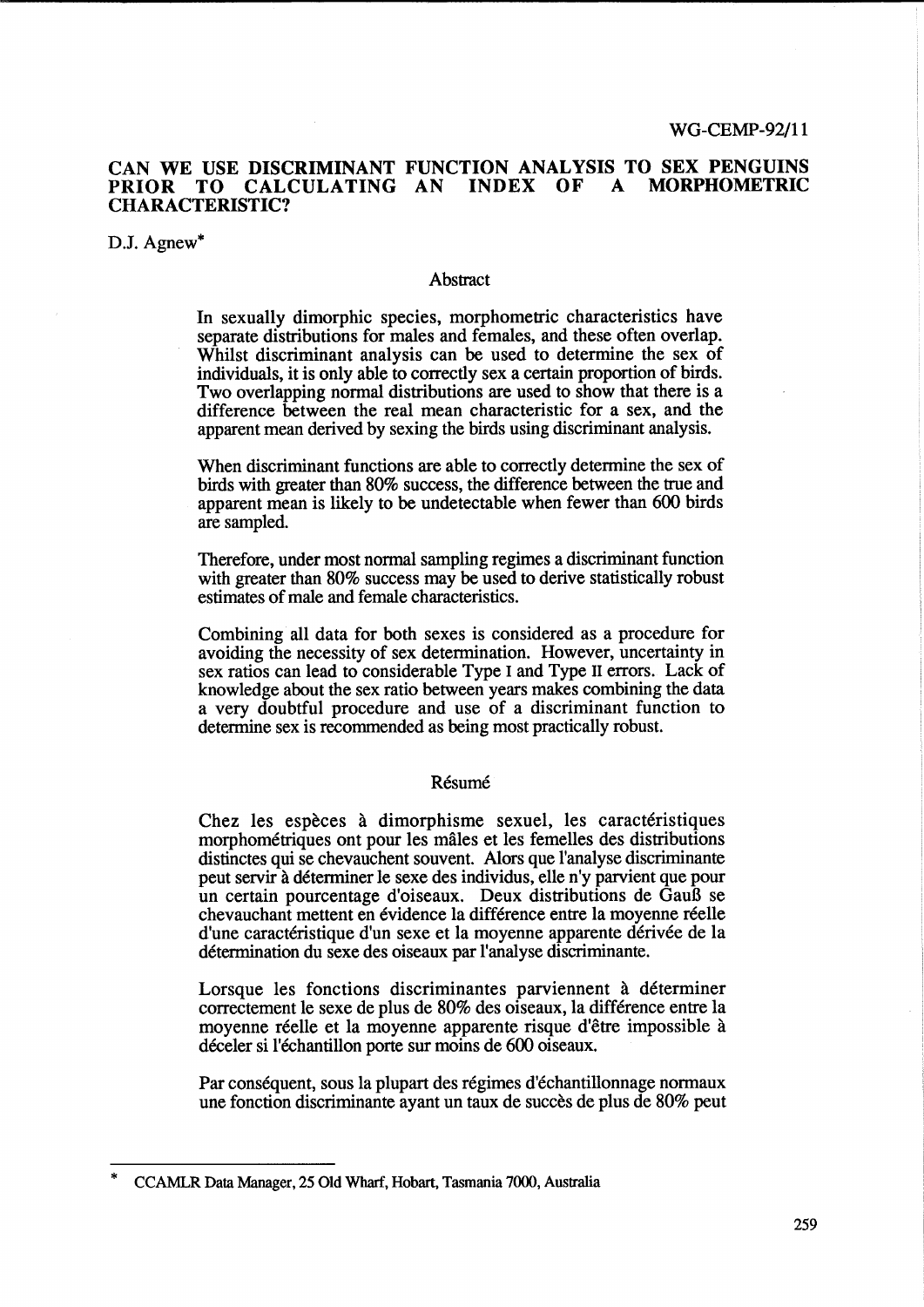être utilisée pour obtenir des estimations statistiquement robustes des caractéristiques se rapportant aux mâles et aux femelles.

Il n'est plus nécessaire de déterminer les sexes si l'on utilise la procédure qui consiste à combiner les données des deux sexes. Toutefois, les incertitudes liées au sex ratio peuvent conduire à des erreurs considérables de Type I ou II. Le manque d'informations sur le sex ratio des différentes années rend douteuse la procédure qui combine les données, et il est recommandé d'utiliser la fonction discriminante qui est la procédure la plus robuste à l'usage.

#### Резюме

У видов, имеющих половой диморфизм, морфометрические параметры самцов  $\mathbf{u}$ самок имеют различные распределения, которые часто в какой-то мере совпадают. Хотя дискриминантный анализ можно использовать для определения половой принадлежности отдельных птиц, он дает возможность правильно определить половую лишь принадлежность какой-либо части птиц. Используются два частично совпадающих нормальных распределения с тем, чтобы показать существование разницы между истинной средней величиной параметра какого-либо пола и наблюдаемой средней, полученной при определении половой принадлежности птиц с помощью дискриминантного анализа.

функция Если дискриминантная дает возможность определять половую принадлежность птиц со степенью точности более 80%, то имеется низкая вероятность того, что при выборке меньше 600 птиц разница между истинной и наблюдаемой средней останется незамеченной.

Поэтому, обычно при нормальных режимах сбора проб для получения статистически устойчивых оценок характеристик мужского и женского полов можно использовать дискриминантную функцию, уровень точности которой свыше 80%.

Рассматривается возможность объединения всех данных обоему полу лля избежания необходимости  $\overline{10}$ определения половой принадлежности. Олнако неопределенности в численном соотношении полов могут привести к существенным ошибкам Типа I и Типа II. Пробелы в знаниях о численном соотношении полов в разные годы делают объединение данных весьма сомнительной процедурой. Рекомендуется использовать дискриминантную функцию для определения половой принадлежности. так как она дает наиболее устойчивые результаты.

### Resumen

En especies que presentan dimorfismo sexual, las características morfométricas tienen distintas distribuciones para machos y hembras, y éstas a menudo se superponen. Aunque los análisis discriminantes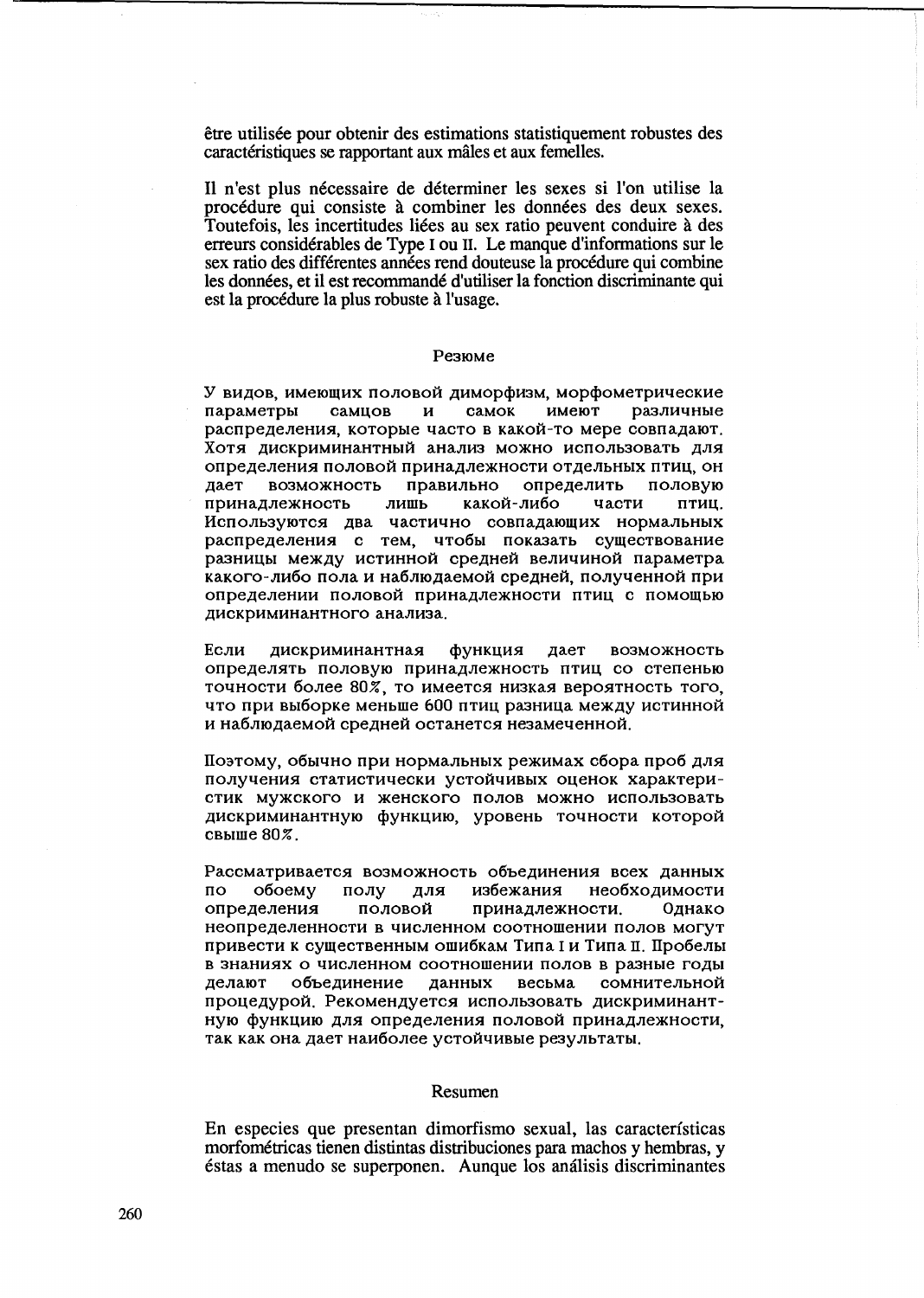pueden ser utilizados para detenninar el sexo de algunos individuos, sólo pueden acertar en el sexado de una proporción de las aves. Se utilizan dos distribuciones nonnales superpuestas para demostrar que existe una diferencia entre la media real de una caracterfstica para un sexo dado, y la media aparente deducida al sexar las aves mediante un análisis discriminante.

 $\mathcal{L}_{\mathcal{C}}$  .

Cuando las funciones discriminantes pueden determinar correctamente el sexo de las aves con un exito superior al 80%, la diferencia entre la media aparente y la real es casi imperceptible cuando se muestrean menos de 600 aves.

Por 10 tanto, en casi todos los regfmenes nonnales de muestreo se puede utilizar una función discriminante que tenga un éxito superior al  $80\%$ , para deducir valores de ciertas caracterfsticas masculinas y femeninas que sean vaIidos estadisticamente.

Se considera que se podría evitar esta determinación combinando la totalidad de la infonnaci6n de ambos sexos aunque la incertidumbre en cuanto a las proporciones de sexos puede producir errores significativos del Tipo I y  $\overline{\text{II}}$ . La falta de información sobre la proporción de los sexos en distintos años hace que la combinación de los datos sea un procedimiento bastante dudoso, por 10 que se recomienda - como un criterio más valedero - el uso de una función discriminante en la determinación del sexo.

#### 1. INTRODUCTION

In sexually dimorphic species, morphometric characteristics (such as the CEMP characteristic AI, "weight on arrival") have separate distributions for males and females, and these often overlap. Whilst discriminant analysis can be used to detennine the sex of individuals, it is only able to correctly sex a certain proportion of birds. The WG-CEMP has recognised this problem, in 1991 noting that analyses by Scolaro *et al.* (1990) and Kerry *et al.*  (1992) had determined discriminant functions for Adelie penguins that correctly identified the sex of 87 to 89% of birds. Concern was expressed that it may be necessary to know the sex of birds with absolute accuracy, and that discriminant analysis may not be sufficient for this purpose (SC-CAMLR, 1991 - paragraphs 4.8 to 4.12). A suggestion was made that one way to avoid the problem of sex detennination would be to combine males and females for the calculation of an index.

This paper evaluates the suggestion that male and females should be combined when monitoring certain CEMP parameters, such as penguin weight at arrival, if sex is not easily determined. I approach this problem from two directions:

- (i) A characteristic such as bill depth has equal variance in males and females but the means are sufficiently close that there is some overlap between the distributions. If a discriminant function is used to identify males and females with a certain error, is this likely to give us a false estimate of the characteristic?
- (ii) We are required to monitor a characteristic so that we can detect changes in it. With distributions as (i), if we combine the data from males and females will we still be able to detect changes in the characteristic with the same sensitivity as if we considered males and females separately?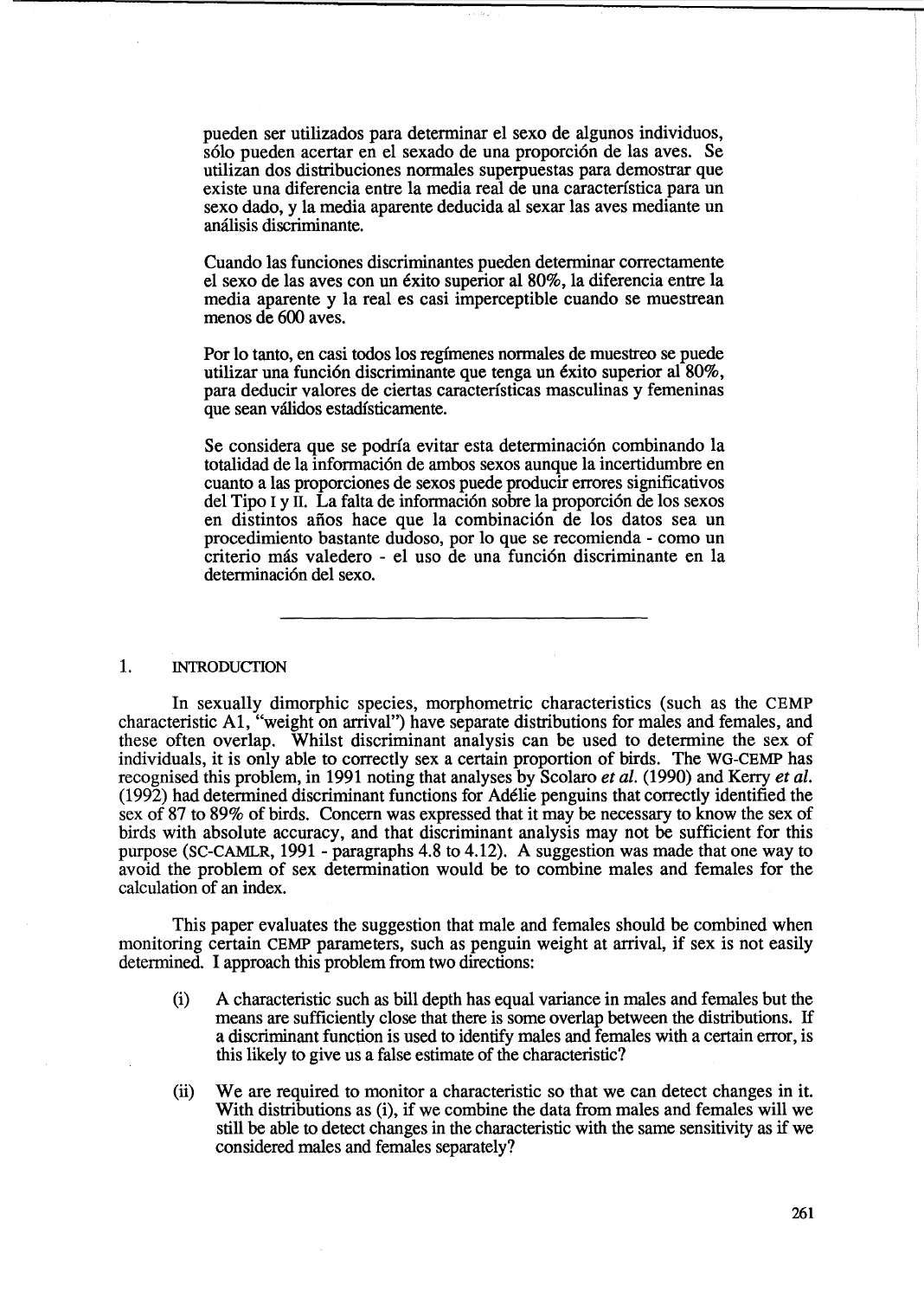# 2. METHODS

For the purposes of this analysis, I consider distributions of the morphometric characteristics bill length, depth and body weight to behave similarly. Thus we may separate sexes on bill characteristicistics in order to monitor body weight. From now on, then, I make reference only to an undescribed "characteristic". This work is mostly theoretical but in the cases where real data are used illustratively these were supplied by Dr Knowles Kerry (Australian Antarctic Division) to whom I am grateful. These data were collected between 22 and 31 December 1990 at Bechervaise Island, Mawson Base (67'36°W 62'49°E) by Judith Clarke and Grant Else, and comprise measurements of bill, head, flipper and toe dimensions and body weight of 34 females and 37 males. Birds were sexed by cloacal examination. The measurements and full methodology are described in Kerry *et al., 1992.* 

In identifying a discriminant function for these data, Kerry *et al.* (1992) established that the following criteria for discriminant analysis were met (Klecka, 1980):

- (i) no characteristics were linear combinations of each other;
- (ii) correlation coefficients between characteristics used for the final discriminant function were less than 0.60; and
- (iii) the variance covariance matrices were not significantly different: Box's M statistic (Pearson and Hartley, 1976) = 55.49:  $\chi^2_{(45)}$  = 43.14, F<sub>(45.5460)</sub> =  $0.9586, P > 0.5$ ;

and discriminant functions are derived using bill length and depth (correct prediction of sex of 87% of birds) and an additional factor, flipper width (89%).

# 3. IMPLICATIONS OF SEXING PENGUINS USING DISCRIMINANT ANALYSIS

Let us assume that we measure a characteristic,  $x$ , (such as bill length) which varies with the discriminant function and is normally distributed in both males and females ( $\mu_{\text{females}}$ ), with equal variance, and that there is some overlap between the male and female distributions of the characteristic (Figure 1). We can consider this to be a representation of a single factor discriminant function with a mean discriminant score equal to  $v$  on Figure 1. We are interested in the mean and variance in males and females, where sex is determined using discriminant analysis with a proportion of correct identification of sex  $(= p)$ . It is therefore important to us to know whether, with the sampling size chosen, the discriminant function will give us mean values for the characteristic that are significantly different from the true means of that characteristic in the population.

Consider the case of females in Figure 1, with true mean  $\mu$  and standard deviation  $\sigma$ . Only those females with  $x \lt v$  will be identified as females by the discriminant function, and therefore the success of the discriminant function  $(p)$  is equal to the proportion of area under the normal curve for females with  $x \le v$ , where v can be expressed in units of standard deviation. The apparent population of females is that part of both female and male distributions to the left of v.

The mean and standard deviation of the apparent populations  $\mu_1$ ,  $\sigma_1$  can be found by integrating both distributions over  $x = -\infty$  to v, finding the weighted mean of x, and can be expressed in terms of the true mean and standard deviation:

$$
\mu_1 = \mu - c\sigma \quad \text{for females, } \mu_3 = \mu' + c\sigma \quad \text{for males}
$$
\n
$$
\sigma_1 = d\sigma \tag{1}
$$

where c, *d* are constants. Table 1 shows the c and *d* calculated for different p.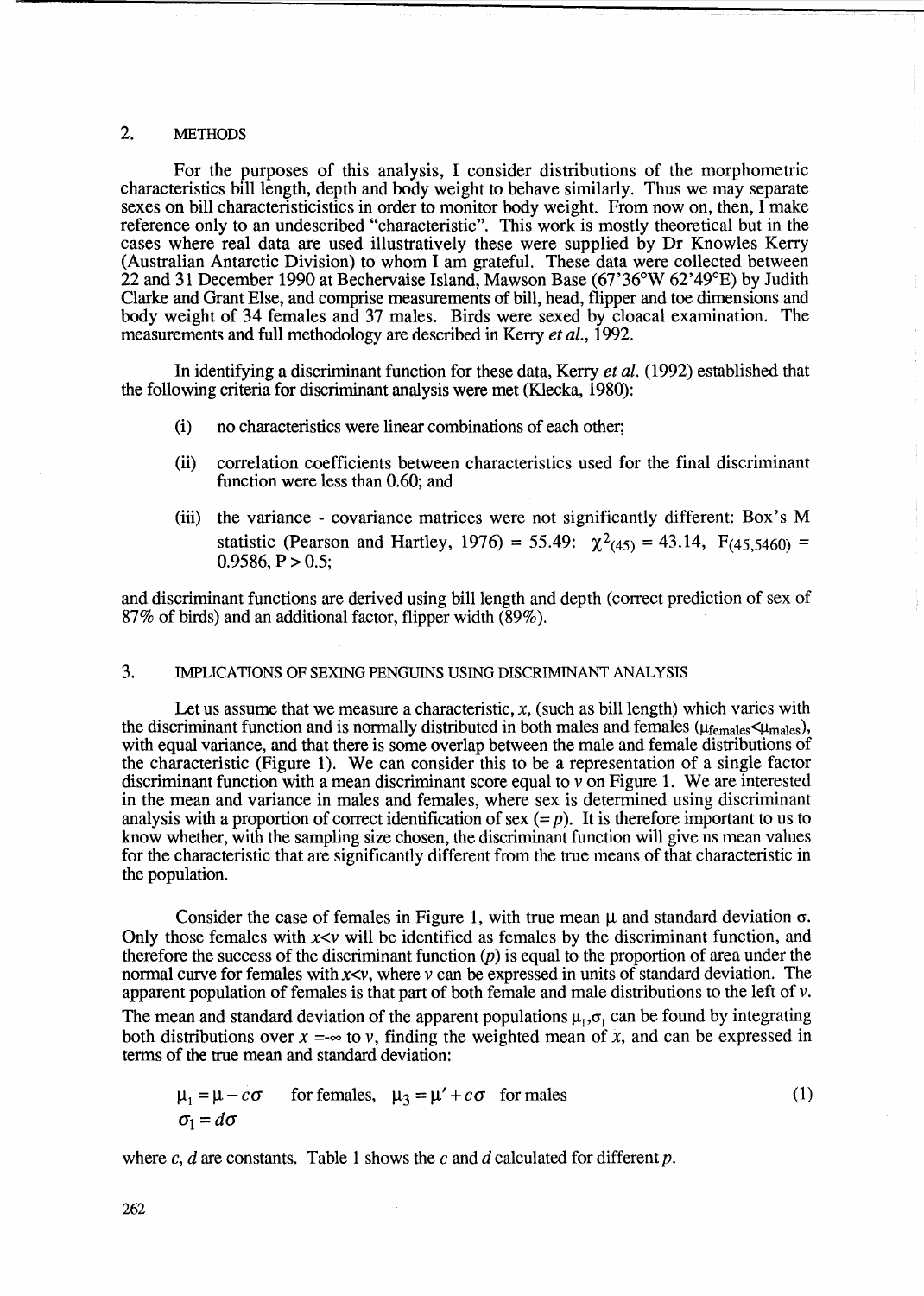Although the variance of the apparent population is obviously lower than that of the true population, we can make an approximate calculation of the sample size required to detect the difference between the true and apparent means. The equation given in Sokal and Rohlf (1981) for finding the sample size needed to detect a given true difference between means! requires

 $\left(\frac{\sigma}{\delta}\right)$ , where  $\sigma$  is the estimated true standard deviation and  $\delta$  is the difference in the mean that must be detected. Here,  $\delta = \mu - \mu_1 = c\sigma$  [equation 1] and therefore

$$
\frac{\sigma}{\delta} = \frac{1}{c} \tag{2}
$$

and is independent of  $\sigma$  or  $\mu$ .

The sample size required in order to be 80% certain of detecting the difference at the 5% level of significance is shown in Table 1. At sample sizes of less than 300 for each sex, using a discriminant function that successfully determines the sex of more than 80% of birds is unlikely to yield an apparent mean for one sex which is significantly different from the true mean for that sex. Thus if we are restricted to small sample sizes discriminant functions with success rates of 80% and over are probably acceptable for all practical purposes. This means that the insistence on completely accurate sexing is not necessary.

True and apparent means of selected Adelie penguin characteristics are shown in Table 2. Bill length and depth behave approximately in conformity with the theoretical values given in Table 1. For example, apparent mean bill length for females is 0.378 mm smaller than the mean of females sexed by c10acal examination. Body weight does not behave in a similar way, presumably because it is not directly related to the discriminant function whereas bill length and depth are. We are therefore even less likely to be able to detect a difference between mean weight of the true and apparent populations if we use a discriminant function based on bill dimensions for sex determination.

# 4. EFFECT OF COMBINING MALES AND FEMALES

I now turn to the case where we want to be able to detect a change in a parameter. Is it better to ignore the sex of birds when trying to detect this change, or to sex birds with an understood error due to the success rate  $p$ . Consider first the special case of Figure 1, where the number of males and females in the sample are the same and  $\sigma$  and  $\sigma'$  are equal. In this case the point v corresponds to the mean of the combined sample,  $\mu_2$ , and  $\mu$  and  $\mu'$  and  $\sigma'$  are the means and standard deviations of the females and males respectively.

We can calculate  $\mu_2$  and  $\sigma_2$  in terms of units of  $\sigma$ :

$$
\mu_2 = v = \mu + a\sigma \tag{3}
$$
\n
$$
\sigma_2 = b\sigma
$$

using the same methodology as described in the foregoing section, integrating instead from  $-\infty$ to  $+\infty$ . Values of *a* and *b* are given in Table 3.

Turning once more to the Adélie penguin data (Table 2),  $\mu_2$  is taken to be the midpoint v between male and female distributions (very close to the calculated combined means), the mean of the standard deviations of males and females is taken as an estimate of  $\sigma$ , and  $\mu$  is known.

<sup>1</sup>  $n \geq 2(\sigma/\delta)^2 \left\{ t_{\alpha[\nu]} + t_{2(1-P)[\nu]} \right\}^2$ : see Sokal and Rohlf (1981) for explanation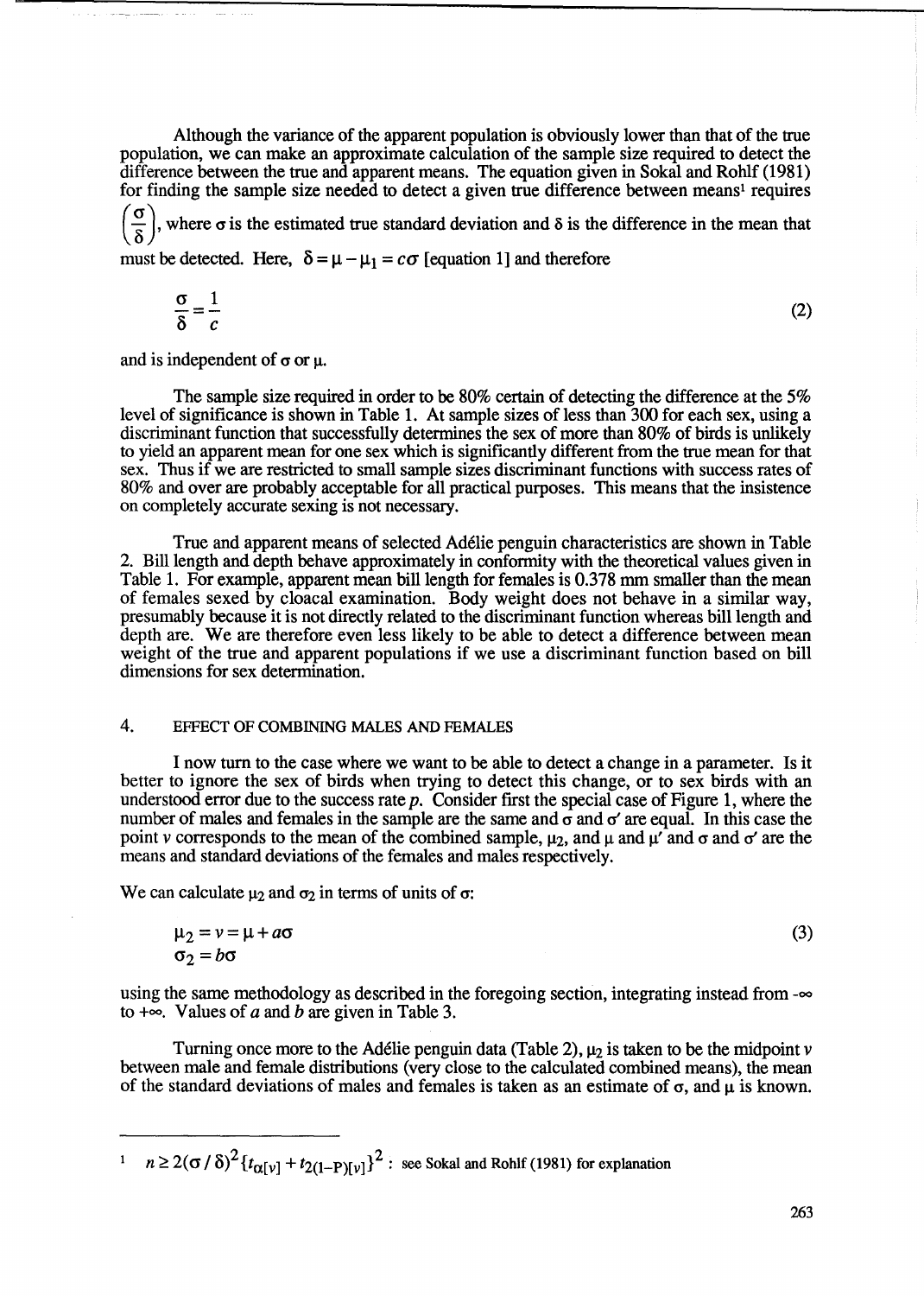We can now estimate *a* and b:

| bill length | $a = 0.913$ | $b = 1.206$ |
|-------------|-------------|-------------|
| bill depth  | $a = 0.756$ | $b = 0.931$ |
| weight      | $a = 0.949$ | $b = 1.118$ |

Referring to Table 3 these estimates of *a* and *b* correspond to p of about 80%. This p derived for a single characteristic is lower than the success of the discriminant function for two characteristics described by Kerry *et al.* (1991) of 87%, as would be expected.

Now, the sample size required to detect a change  $k$  in the means  $\mu$  and  $\mu_2$  can be calculated using the equation of Sokal and Rohlf (1981), which as previously stated requires  $\left(\frac{\sigma}{\delta}\right)$ . Firstly, for the mean of females,  $\mu$ , set  $\lambda = \frac{\sigma}{\delta}$  then

$$
\left(\frac{6}{\delta}\right)
$$
. Firstly, for the mean of females,  $\mu$ , set  $\lambda = \frac{3}{\delta}$  then  

$$
\lambda = \frac{3}{\delta} = \frac{3}{\mu}
$$
 (4)

$$
\lambda = \frac{0}{\delta} = \frac{0}{k\mu}
$$
 (4)

For the combined mean  $\mu_2$ ,  $\frac{\sigma_2}{\delta_2}$  is required:

$$
\frac{\sigma_2}{\delta_2} = \frac{\sigma_2}{k\mu_2}
$$
 since we are looking for a combined change *k* in males and females  

$$
= \frac{b\sigma}{k(\mu + a\sigma)}
$$
 substituting equation (3)  

$$
= \frac{b\lambda}{1 + ka\lambda}
$$
 substituting equation (4) (5)

We can now calculate the effective sample sizes, required to detect a change  $k$  in the means  $\mu$  and  $\mu_2$  for different coefficients of variation of the female population, (r), since  $\sigma = r\mu$  and  $\frac{\sigma}{\delta}$ simplifies to  $\frac{r}{k}$ .

Table 3 shows values of *a* and *b* for different  $\Delta \mu = \mu_1 - \mu$  in units of standard deviation, and the corresponding percentage success of a discriminant function acting through  $\nu$ . Sample size required to detect a change *k* is also given, for  $k = 0.1$  and coefficient of variation  $r = 0.05$ , 0.1,0.2,0.4.

If a sample size *n* is required for a single sex, then *2n* would be required to achieve adequate sampling of both males and females. Therefore only those cases where the combined sample size is greater than twice the single sex sample size imply that a greater sampling effort would be required should the data be combined for males and females.

It is clear that when there is a large overlap between male and female distributions ( $\Delta\mu$ ) and  $p$  are low) and the coefficient of variation is high then the sample size required to reliably detect a 10% change in the mean is greater if single sexes are considered than if the sexes are combined. In terms of the sample number required, there is an advantage in combining the sexes unless  $\mu$  and  $\mu'$  are widely separated or *r* is very small.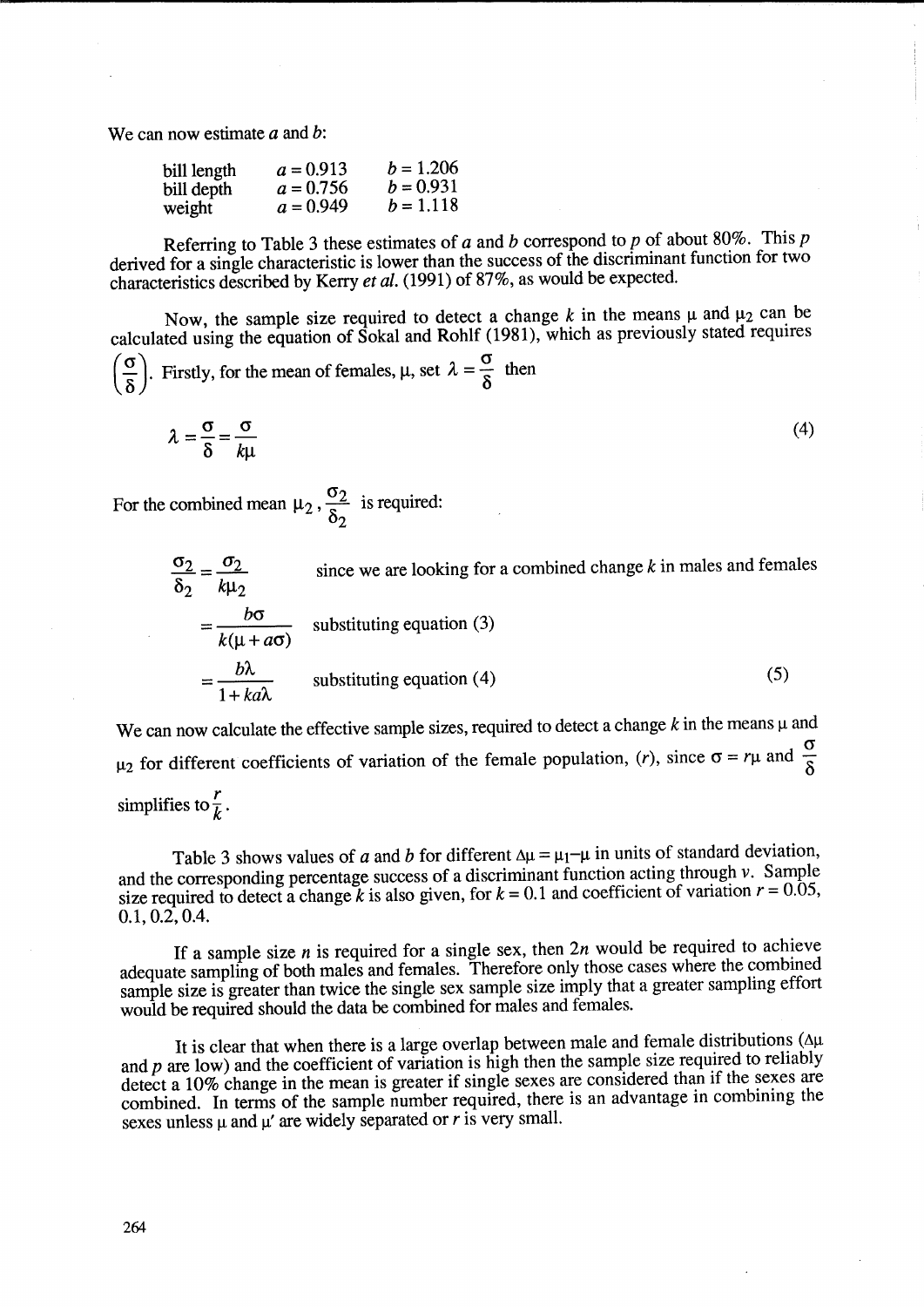### 5. THE EFFECT OF SEX RATIO ON COMBINED MALE AND FEMALE SAMPLING

The conclusion of the previous paragraph is dependent on the assumptions of equal variance and equal numbers of males and females in the sample. The first condition was met in our sample (variance covariance matrices were similar; see Methods) as was the second (the number of females was 34, males was 37). However, it is obvious that if the numbers of males 'and females in a sample vary, then it is likely that false changes in the characteristic may be identified, or that real changes may be masked. For instance, if all females are sampled one year, and all males the next, then the characteristic will appear to have increased in size.

Consider the situation of pooled sexes as described in the previous section. If the sex ratio changes then a in equation  $(3)$  will change. Figure 2 shows the effect of a changing sex ratio on *q,* where

$$
q = \frac{a^*}{a_2} \tag{6}
$$

and  $a^*$  is the value of *a* for the a certain sex ratio,  $a_2$  is the value of *a* for equal numbers of males and females (sex ratio  $= 0.5$  = number of males/total numbers). If we expect to get variation in the means of the combined male and female population purely as a result of variation in the sex ratio, then what is the magnitude of this error?

Let  $\gamma$  = proportional difference in the mean  $\mu_2$  that is due to sex ratio variation. If we sample at the extreme of the sex ratio variation, with  $u^*$  and  $a^*$ , then

$$
\gamma = \frac{\mu_2 - \mu^*}{\mu_2}
$$
  
\n
$$
\gamma = \frac{ra_2(1-q)}{1+ra_2}
$$
 substituting equations 3 and 6 (7)

where  $r =$  coefficient of variation for females  $\gamma$  will have its own distribution dependent on the distribution of sex ratios. However, if we assume that within a time period we know the maximum and minimum sex ratio, we can make a 'worst case' estimate of the amount of difference between two means that could be due to sex ratio 'sampling' alone.

For example, take the case of body weight in Table 2. Taking the expected combined mean to be halfway between the male and female mean weights, and the estimated  $\sigma$  to be the mean of the sample standard deviations, we get

combined population mean = 4.386 combined population  $SD = 0.385$  $a_2$  from equation  $3 = 0.949$ coefficient of variation  $r = 0.344/4.021 = 0.09$ 

Now let us suppose that we sample over a time when we can expect sex ratio to vary from 0.3 to 0.5 (ratio of males/total). Then  $q$  from Figure 2 is 0.74 and thus  $\gamma = 0.021$  from equation 6. Therefore, if we observe a change in the mean of 10%, 2.1% of this may be due to changes in sex ratio, and only 7.7% can be said not to be attributable to possible changes in sex ratio.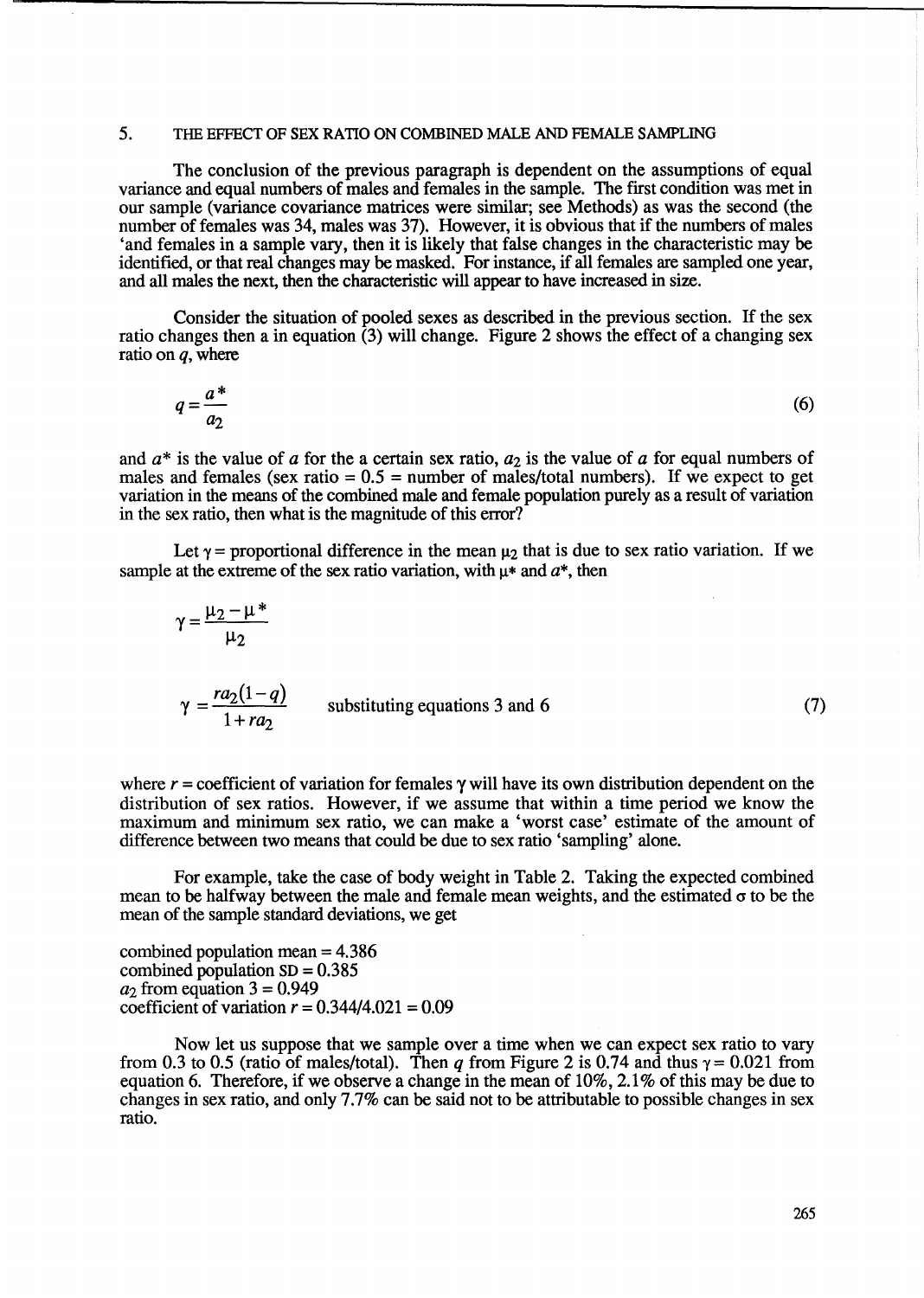An additional example: if the sex ratio is expected to vary from 0.1 to 0.9 then  $q = 0.33$ and  $2\gamma = 0.105$  (we require 2 $\gamma$  because Figure 2 only deals with sex ratios from 0.1 to 0.5). In this latter case, the usual criterion for changes in an index within CEMP (10% change) could not be used to indicate that there was a change in the combined mean of the characteristic, as it may have been due to a change in sex ratio (Type I error). Conversely, it is possible that a change in characteristic has been masked by an opposite change in sex ratio (e.g., males and females got smaller, but the proportion of males in the second sample was greater); thus a change of  $10\%$ could in fact be a masked change of up to 20%, a very serious situation (Type II error).

### 6. DISCUSSION

It is apparent that it would be dangerous to establish a monitoring program using data from two sexes combined without knowing the sex ratios at the time of sampling. This could be done for a small sample by cloacal examination, or for example by discriminant analysis. However, Brennan *et al.* (1991) have shown that estimating sex ratios by discriminant analysis requires considerable sample sizes. They estimated that for dunlins *(Calidris alpina),* using a discriminant analysis with  $p = 89\%$  on a population of size 2 000, 300 birds would have to be sampled to be 95% confident of obtaining a proportion of females within 0.05 of the real ratio.

Sex can also be determined by behavioural means, and Kerry *et al.* (1991) have shown that for Ad6lies, sex ratio of birds on shore is highly sensitive to breeding behaviour and changes almost daily. Any sampling regime that utilises sex ratio information must be highly specific in relation to the breeding cycle of these birds, and without sub-sampling for sex it would appear that combining data from both sexes into one index would be unsuitable for Ad6lies.

It is shown in the first part of this paper that using a discriminant function that correctly identifies the sex of >80% of birds, the estimated mean of a characteristic for males and females is not likely to be significantly different from the actual mean unless the sample size is very large. Moreover, the error will be consistent and independent of the sex ratio of the birds so long as the discriminant function does not change Kerry *et al.* (1992) note that the discriminant function may change between populations, but will probably not change significantly between years within the same population.

The implications of this paper can be summarised as:

If the discriminant function is greater than about 80% successful:

- sexes should be separated; and
- sex determination by discriminant analysis will usually give acceptable indices.

If the discriminant function is less than 80% successful:

- sexes should probably not be separated;
- pooling sexes will require a smaller sample size; and
- sex ratio should be known and have low variance.

### REFERENCES

- BRENNAN, L.A., J.B. BUCHANAN, C.T. SCHICK and S.G. HERMAN. 1991. Estimating sex ratios with discriminant function analysis: the influence of probability cutpoints and sample size. J. *Field Ornithol.,* 62 (3): 357-366.
- KERRY, K.R., D.J. AGNEW, J.R. CLARKE and G.ELSE. 1992. The use of morphometric characters for the determination of sex of Ad6lie penguins. *Wildl. Res.,* 19: 657-64.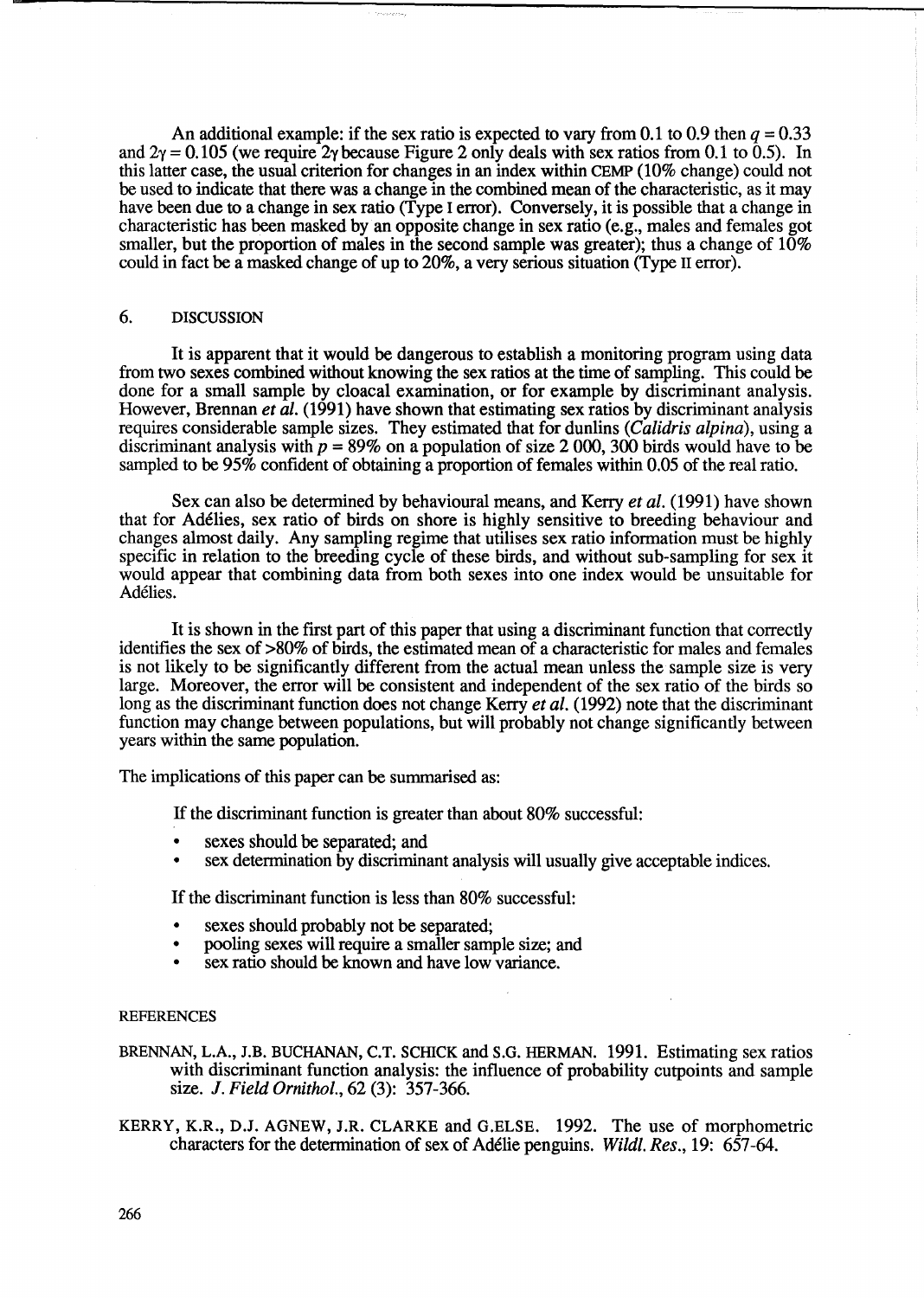KERRY, K.R., J.R. CLARKE and G. ELSE. 1991. Identification of sex of Ad6lie penguins from observation of incubating birds. Document *WG-CEMP-91/31.* CCAMLR, Hobart, Australia.

KLECKA, W.R. 1980. *Discriminant Analysis.* Sage Publication, Beverly Hills London: 71 pp.

- PEARSON, E.S. and H.O. HARTLEY. 1976. *Biometrika Tables for Statisticians,* Vol. 2. Biometrika Trust: 385 pp.
- SC-CAMLR. 1991. Report of the Working Group for the CCAMLR Ecosystem Monitoring Program. In: *Report of the Tenth Meeting of the Scientific Committee (SC-CAMLR-X),*  Annex 7. CCAMLR, Hobart, Australia: 347-418.
- SCOLARO, J.A., Z.B. STANGANELLI, H. GALLELLI and D.F. VERGANI. 1990. Sexing of adult Ad6lie penguins by discriminant analysis of morphometric measurements. *Selected*  Scientific Papers, 1990 (SC-CAMLR-SSP/7). CCAMLR, Hobart, Australia: 543-550.

SOKAL, R.R. and F.J. ROHLF. 1982. *Biometry.* 2nd Edition.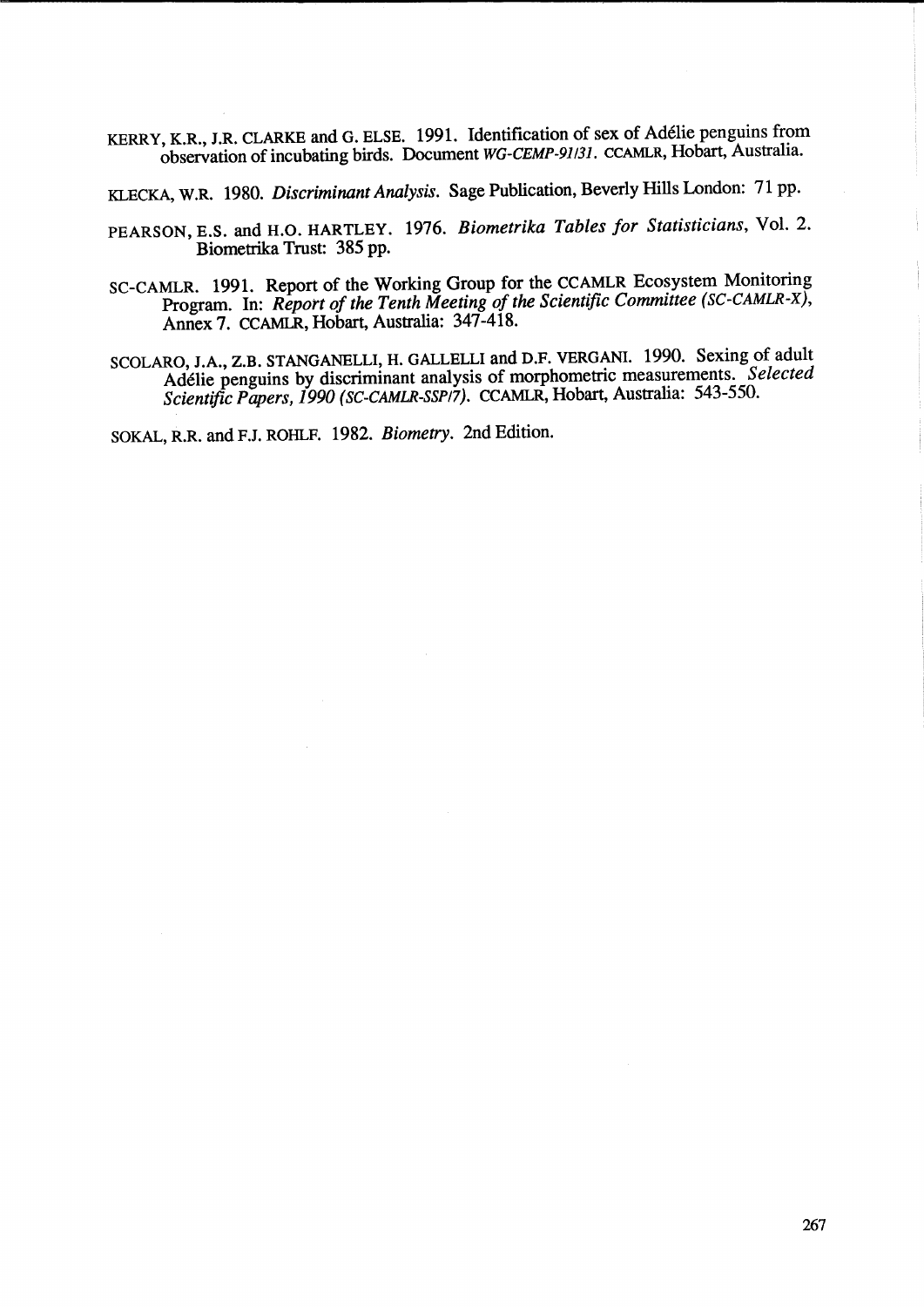Table 1: Apparent mean and standard deviation of a single sex (e.g., females) sexed by discriminant analyses of varying success. Values of *c* and d in equation (1) together with the sample size required to be 80% certain of detecting the difference between true and apparent means at 5% significance level (replicates  $= 2$ ).

| % Success of<br>Discriminant<br><b>Function</b> | <b>Apparent Mean</b><br>in Units of<br>Standard<br>Deviation $\sigma$<br>(constant $c$ in<br>$\mu_1 = \mu + c\sigma$ | Apparent<br>Standard<br>Deviation in<br>Units of $\sigma$<br>(constant $d$ in<br>$\sigma_1 = d\sigma$ ) | Sample Size<br>(for single sex) |
|-------------------------------------------------|----------------------------------------------------------------------------------------------------------------------|---------------------------------------------------------------------------------------------------------|---------------------------------|
| 70.000                                          | 0.381                                                                                                                | 0.675                                                                                                   | 109                             |
| 75.000                                          | 0.299                                                                                                                | 0.713                                                                                                   | 177                             |
| 80.000                                          | 0.224                                                                                                                | 0.758                                                                                                   | 314                             |
| 85.000                                          | 0.156                                                                                                                | 0.808                                                                                                   | 646                             |
| 90.000                                          | 0.095                                                                                                                | 0.865                                                                                                   | 1740                            |
| 91.000                                          | 0.084                                                                                                                | 0.877                                                                                                   | >2000                           |
| 95.000                                          | 0.042                                                                                                                | 0.928                                                                                                   | ٠                               |
| 99.000                                          | 0.007                                                                                                                | 0.984                                                                                                   |                                 |

Table 2: True and apparent mean and standard deviation of male and female Ad6lie penguins at Béchervaise Island. True was derived from cloacally sexed birds: 34 females, 37 males. Apparent was derived from birds sexed with the discriminant function  $D = 0.601$  (bill length) + 1.154 (bill depth), mean discriminant score = 44.96 (Kerry *et al.,* 1992): 32 'females', 39 'males'.

|                                                                 | <b>True Mean</b>          | True SD                 | <b>Apparent Mean</b>      | Apparent SD             |
|-----------------------------------------------------------------|---------------------------|-------------------------|---------------------------|-------------------------|
| Females:<br>Bill length (mm)<br>Bill depth (mm)<br>Weight $(g)$ | 36.953<br>18.244<br>4.021 | 1.557<br>0.984<br>0.344 | 36.575<br>18.066<br>4.025 | 1.227<br>0.830<br>0.299 |
| Males:<br>Bill length (mm)<br>Bill depth (mm)<br>Weight $(g)$   | 40.381<br>19.630<br>4.751 | 2.197<br>0.849<br>0.425 | 40.515<br>19.705<br>4.710 | 1.936<br>0.785<br>0.483 |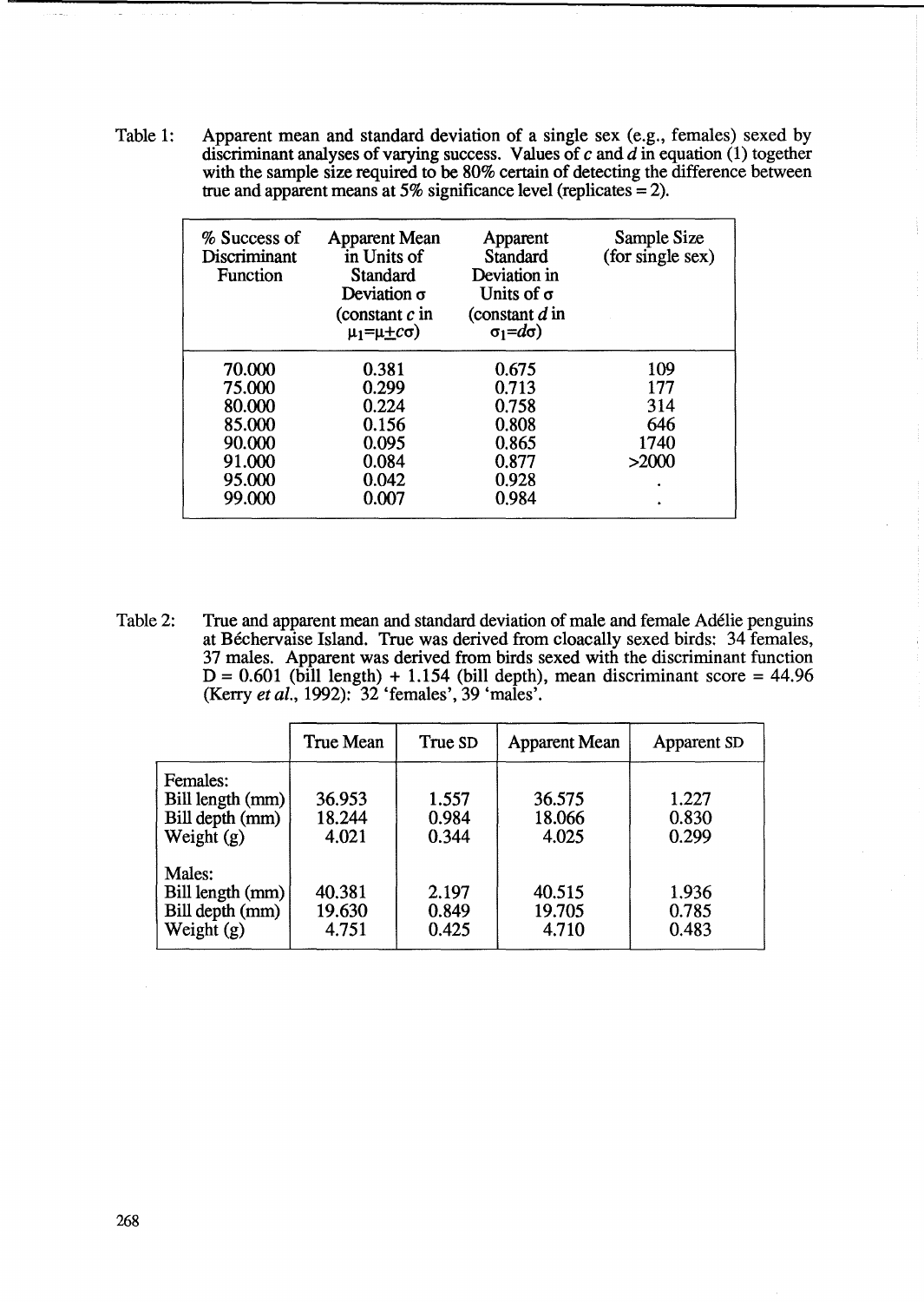Table 3: The effect of the amount of overlap between two distributions on the mean and standard deviation of the combined populations. *a* and b are taken from equation (3).  $\sigma/\delta$  and  $\sigma_2/\delta_2$  are calculated from equations (4) and (5), and the corresponding sample size necessary to detect a 10% change in the mean with 80% certainty and at a significance level of 1% is shown.

|                                                      |                                                             |                                                      |                                                      | 0.40                                                 |                                               | 0.10                                                 | coefficient of variation $=$            | 0.05                                                 |                                       |
|------------------------------------------------------|-------------------------------------------------------------|------------------------------------------------------|------------------------------------------------------|------------------------------------------------------|-----------------------------------------------|------------------------------------------------------|-----------------------------------------|------------------------------------------------------|---------------------------------------|
| $\nu$ in units of<br>standard<br>deviation           | $%$ success of<br>discriminant<br>function                  | a, in<br>$\mu_2 = \mu + a\sigma$                     | b, in<br>$\sigma_2 = b\sigma$                        | $\sigma/\delta$ or $\sigma_2/\delta_2$               | sample size                                   | $\sigma/\delta$ or $\sigma_2/\delta_2$               | sample size                             | $\sigma/\delta$ or $\sigma_2/\delta_2$               | sample size                           |
| calculation of $\sigma_2/\delta_2$                   |                                                             |                                                      |                                                      | $\sigma_2/\delta_2 =$                                |                                               | $\sigma_2/\delta_2 =$                                |                                         | $\sigma_2/\delta_2 =$                                |                                       |
| 0.52<br>0.67<br>0.84<br>1.04<br>1.28<br>1.65<br>2.33 | 70.00<br>75.00<br>80.00<br>85.00<br>90.00<br>95.00<br>99.00 | 0.52<br>0.67<br>0.84<br>1.04<br>1.28<br>1.65<br>2.33 | 1.13<br>1.21<br>1.31<br>1.44<br>1.63<br>1.93<br>2.53 | 3.73<br>3.80<br>3.91<br>4.07<br>4.30<br>4.64<br>5.25 | 326<br>338<br>359<br>388<br>433<br>505<br>645 | 1.07<br>1.13<br>1.21<br>1.30<br>1.44<br>1.65<br>2.05 | 28<br>31<br>35<br>41<br>50<br>66<br>100 | 0.55<br>0.58<br>0.63<br>0.68<br>0.76<br>0.89<br>1.13 | 9<br>10<br>11<br>13<br>15<br>20<br>31 |
| calculation of $\sigma/\delta$                       |                                                             |                                                      |                                                      | $\sigma/\delta = 4$                                  | 375                                           | $\sigma/\delta=1$                                    | 24                                      | $\sigma/\delta = 0.5$                                | $\overline{7}$                        |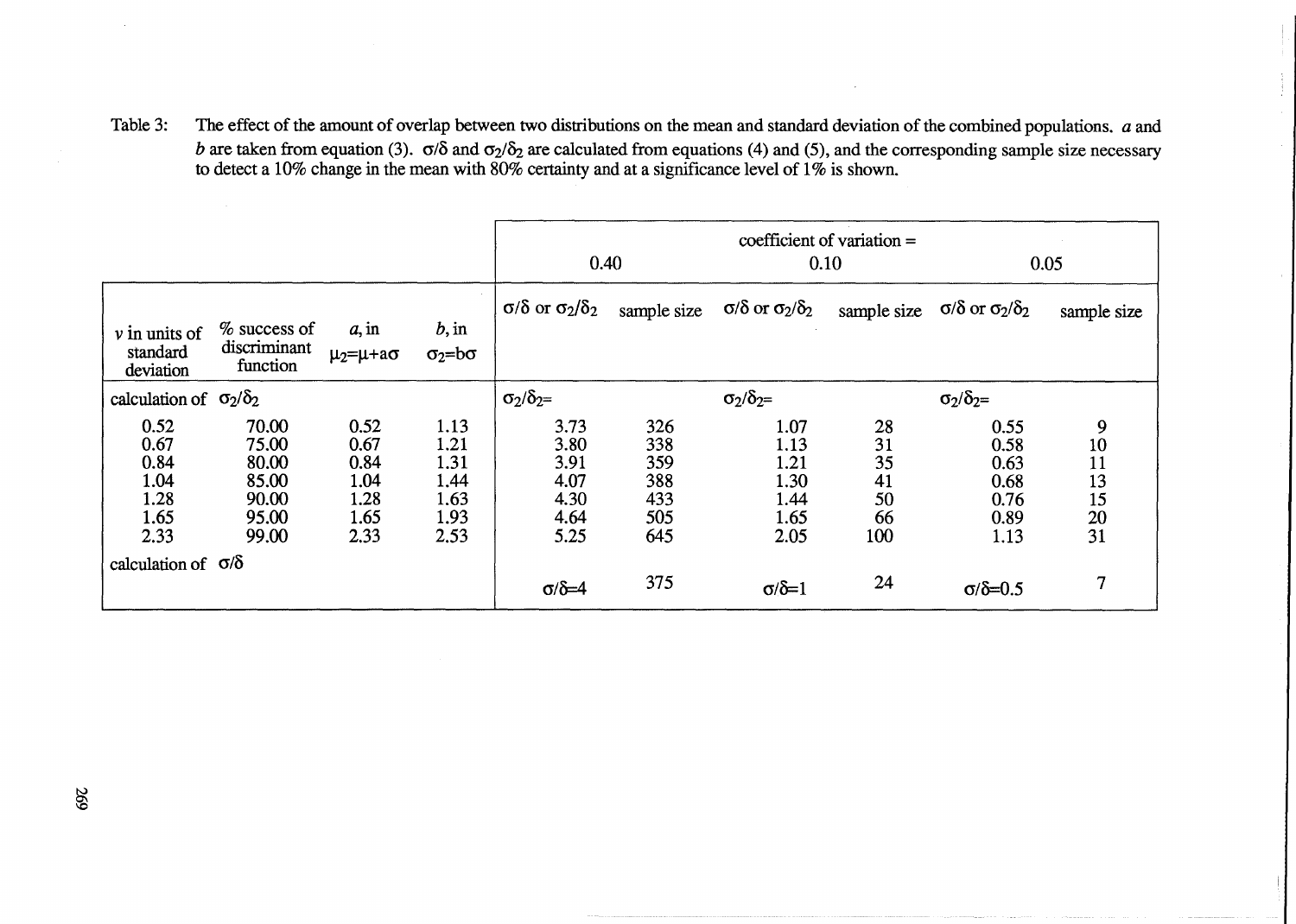

- true mean of females  $\mu$
- true mean of males  $\mu$
- apparent mean of females after sexing using discriminant analysis  $\mu$ 1  $mean of combined distribution = v$  when sample size is equal
- $\mu$ 2  $\mu$ 3
- Explanation of symbols used in the text. The distribution of a parameter of  $x$  for Figure 1: males and females, and the combined distribution is shown. The point  $\nu$  is the midpoint between the distributions.

Note: This figure shows overlapping normal distributions with the following symbols:

| females | distribution $f$ | mean µ | standard deviation (SD) $\sigma$ | coef, var. $(CV) r$ |
|---------|------------------|--------|----------------------------------|---------------------|
| males   | distribution $f$ | mean µ | standard deviation $\sigma'$     |                     |

point of contact between distributions = midpoint  $\nu$ <br>a discriminant function is presumed to separate these two distributions at the midpoint  $\nu$ females identified with discriminant analysis have mean  $\mu_1$  SD  $\sigma_1$ the combined distribution (equal males and females) has mean  $\mu_2$ , SD,  $\sigma_2$ , CV,  $r_2$ .



The effect of sex ratio on the mean of a combined population of males and females. Figure 2: See text for explanation of  $q$  and  $a$ .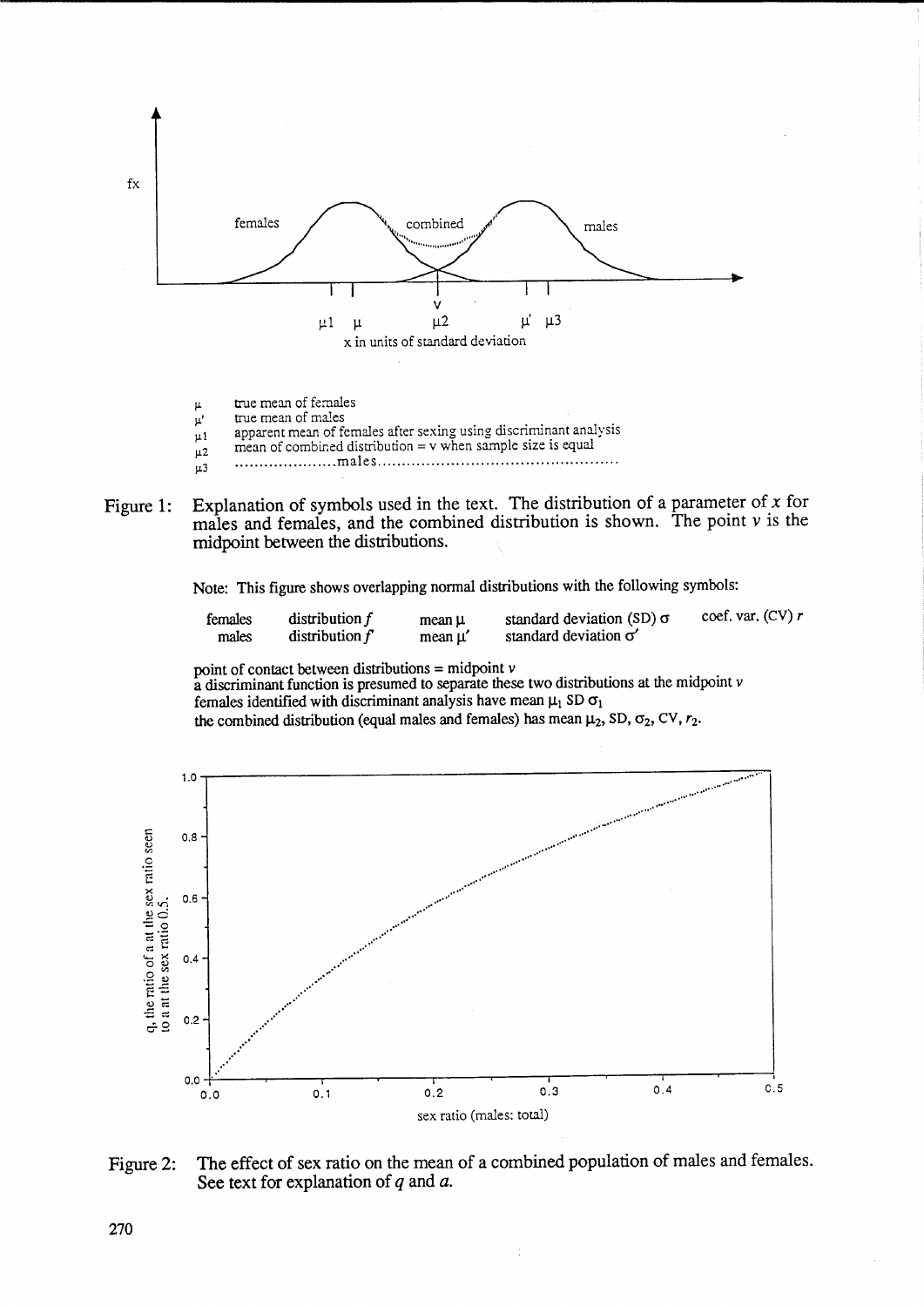# Légende des tableaux

- Tableau 1: Moyenne et écart-type apparents d'un seul sexe (par ex., femelles) qui a été déterminé avec plus ou moins de succès par des analyses discriminantes. Les valeurs de  $c$  et  $\hat{d}$  de l'équation 1) considérées conjointement avec la taille de l'echantillon requise pour garantir a 80% que la difference entre les moyennes réelle et apparente sera décelée à un seuil de signification de  $5\%$  $(r\acute{e}pliques = 2).$
- Tableau 2: Moyennes réelle et apparente et écart-type des manchots Adélie mâles et femelles de l'lle Bechervaise. La moyenne reelle a ete derivee d'oiseaux dont le sexe a été déterminé par examen du cloaque : 34 femelles et 37 mâles. La moyenne apparente a été dérivée d'oiseaux dont le sexe a été déterminé par la fonction discriminante  $D = 0.601$  (longueur du bec) + 1,154 (hauteur du bec), moyenne discriminante = 44,96 (Kerry *et al.*, 1992): 32 "femelles" et 39 "måles".
- Tableau 3: Effet de l'ampleur du chevauchement de deux distributions sur la moyenne et l'écart-type des populations combinées. *a* et *b* proviennent de l'équation (3).  $\sigma/\delta$  et  $\sigma_2/\delta_2$  sont calculés à partir des équations (4) et (5) et la taille correspondante de l'échantillon nécessaire pour déceler un changement de 10% dans la moyenne avec 80% de certitude et à un seuil de signification de 1% est indiquée.

# Légende des figures

- Figure 1: Explication des symboles utilises dans le texte. La distribution d'un parametre  $\frac{d}{dx}$  *x* pour les mâles et les femelles et la distribution combinée sont indiquées. Le point  $\nu$  est le point central entre les distributions.
- Figure 2: Effet du sex ratio sur la moyenne d'une population combinee de males et de femelles. Voir explications sur *q* et a dans le texte.

# Список таблиц

- Таблица 1: Видимое среднее и стандартное отклонение популяции одного пола (напр. самки), половая принадлежность которого определялась дискриминантными анализами с переменным успехом. Величины с и  $d$  в уравнении (1), а также размер проб, необходимый для того, чтобы иметь 80-процентный уровень достоверности выявления разницы между истинной и наблюдаемой средней величиной при уровне значимости 5%  $($ повторения = 2).
- Таблица 2: Истинная и наблюдаемая средние величины и стандартные отклонения для самцов и самок на о-ве Бешервез. Истинная средняя была получена путем клоакального осмотра птиц. 34 самки, 37 самцов. Наблюдаемая средняя была получена путем определения половой принадлежности с использованием дискриминантной функции  $D = 0,601$  (длина клюва) + 1,154 (высота клюва), средний показатель дискриминанта = 44,96 (Kerry *et al.*, 1993): 32 "самки", 39 "самцов".